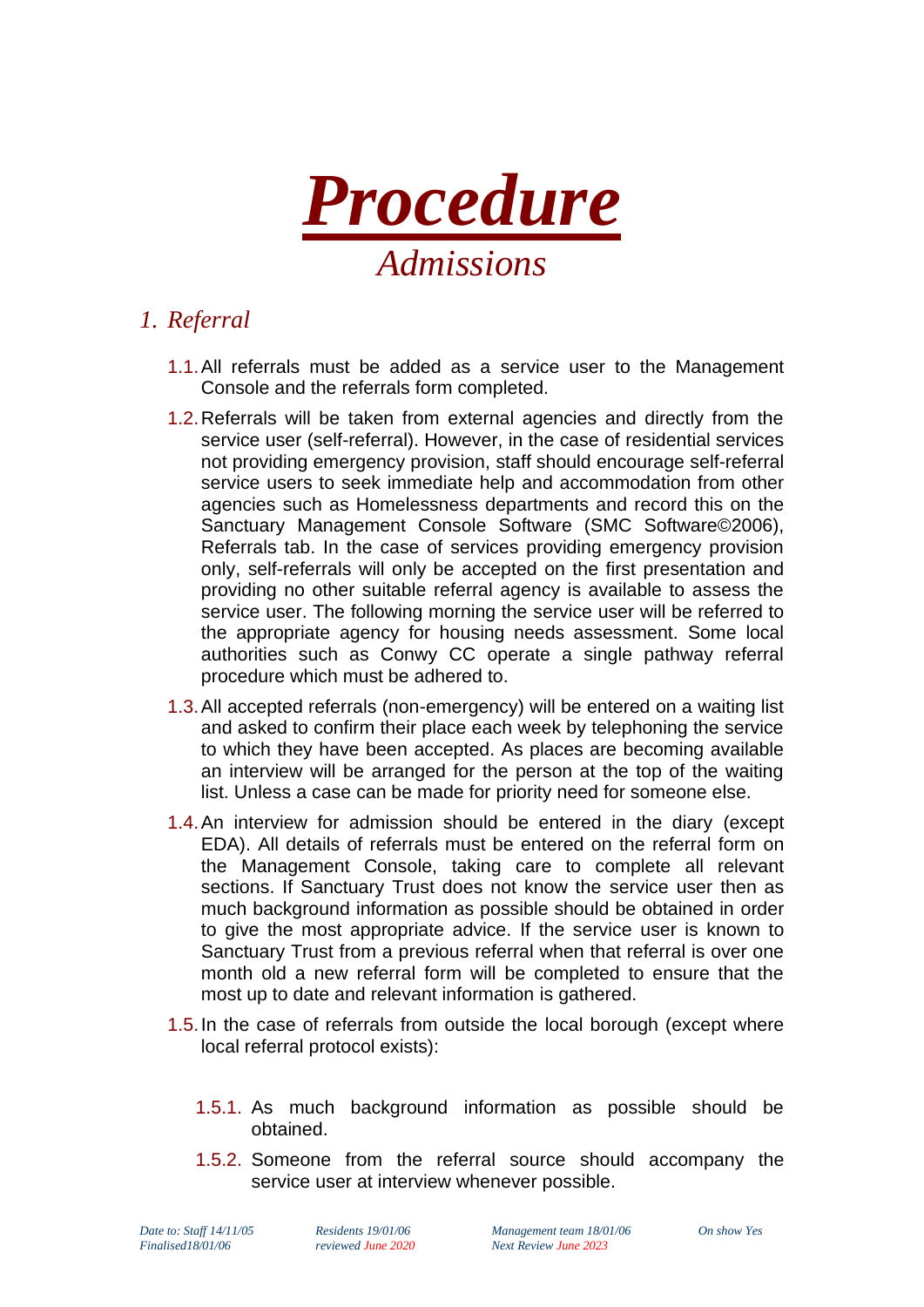- 1.5.3. If funding is Local Authority obligated, inquiry should be made as to whether funding is available.
- 1.5.4. Working protocols should be in place so that if a service user is asked to leave, all preparatory work will have been completed e.g. the referral agency will, without delay, retake responsibility for the service user's immediate housing and support needs. This will help prevent overspill from one borough to another.
- 1.6.All relevant information must be shared whenever possible, (with the agreement of the prospective service user when necessary), with the relevant referral agencies. (See Data Protection/Confidentiality Policies).

#### *2. Admission Interview (excluding EDA)*

- 2.1.All interviews are to be motivational.
- 2.2.All applicants must be interviewed by two members of staff, (Unless a service level agreement or working protocol is in place) One being the Project Manager/ Team Leader.
- 2.3.Always use the SMC Software©2006, Referral service users' button. This will link all relevant admission and assessment details with the action plan for the benefit of future key-work/one-to-one sessions. (Refer to the Management Console Operation Manual).
- 2.4.Always find out as much information about the applicant as possible before the criterion of the project is shared. Input all relevant information from the service user into the appropriate sections of the Action Plan, aiming to complete at least to the end of the health check.
- 2.5.When the interview assessment is complete decide whether the applicant reaches the criteria.

#### *3. There are four requirements for acceptance:*

- 3.1.Must express a desire to see a positive change in their existing lifestyle.(except when referral is emergency access)
- 3.2.Be prepared to co-operate with, and accept the support of Sanctuary staff with the view to achieve requirement 3.1.
- 3.3.Follow the conditions of stay/rights and responsibilities, which will be explained at the interview.
- 3.4.Not to be a schedule one offender (when offenses have been arson or are of a sexual nature) without a MAPPA (Multi Agency Public Protection Arrangements) assessment.
	- o If the criterion is not met offer to support the service user and refer to appropriate agency (Homelessness, YPST, Probation, YOT etc.)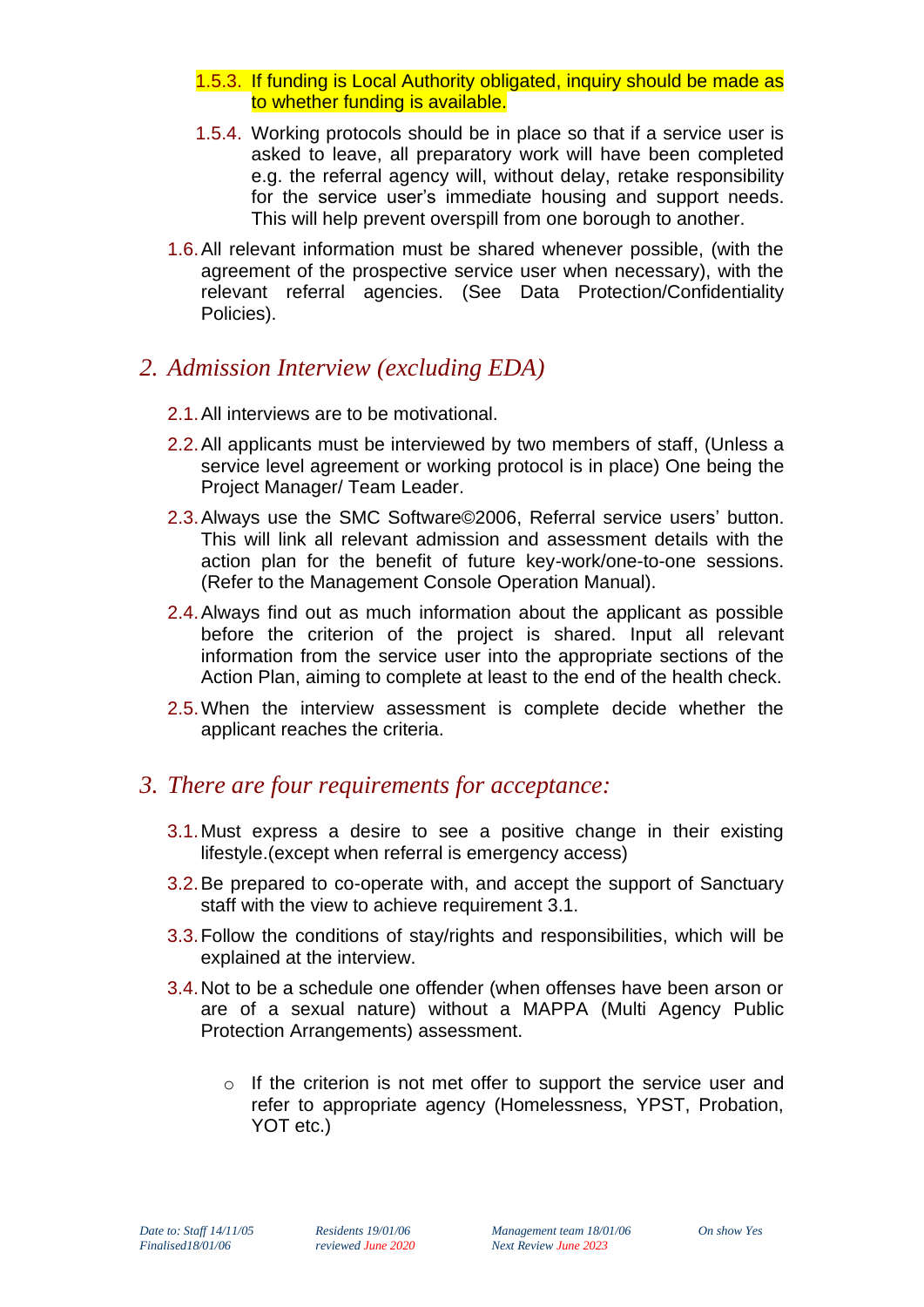- If the criterion is met then share with the applicant the conditions of service House Rights & Responsibilities and Rent / Personal Charge conditions (Tenancy/Licence)
- When this information has been shared ask if the prospective service user would accept the offer of a place if one were made.
	- o If **NO** refer to appropriate agency (Homelessness, YPST, Probation, YOT, etc.) and record this referral on the Management Console Referrals tab.
	- o If **YES** the Project Manager/Team Leader will arrange admission at the earliest convenient date.
- 3.5.All decisions regarding interviews will be recorded in the staff review meeting on the Management Console referral section and alter the service user's current status. These can be viewed on the server.

### *4. Admission and Induction (excluding EDA)*

- 4.1.If accepted a Key-Worker will be allocated and the service user will go through an induction. There will be a probation period in which notice will be given due to legal requirements, when a decision about full residency will be taken. This will be on the basis of a review of the set stages system by the staff to see if the requirements have been met. Any serious breach of Rights & Responsibilities or licence agreement within this period will end in immediate termination of the support plan and licence.
- 4.2.If necessary, the probationary period could be reviewed on a weekly basis, and this would be explained at the initial interview. If there is a doubt, the probationary period could be extended on a weekly or monthly basis at the discretion of the Project Manager/ Team Leader.
- 4.3.In all cases the successful applicant should be asked to complete the following:
	- 4.3.1. Change of address slip to be stamped by DWP/Job Centre Plus
	- 4.3.2. Tenancy/ License agreement
	- 4.3.3. Housing Benefit form
	- 4.3.4. Monitoring Forms (records as per SMC Software©<sup>2006</sup>)
	- 4.3.5. Benefit Agency Rent Deduction letter
	- 4.3.6. Supporting people monitoring form (records as per Sanctuary MC Software©2006)
	- 4.3.7. Proof of income and 2 forms of Identification should be obtained ASAP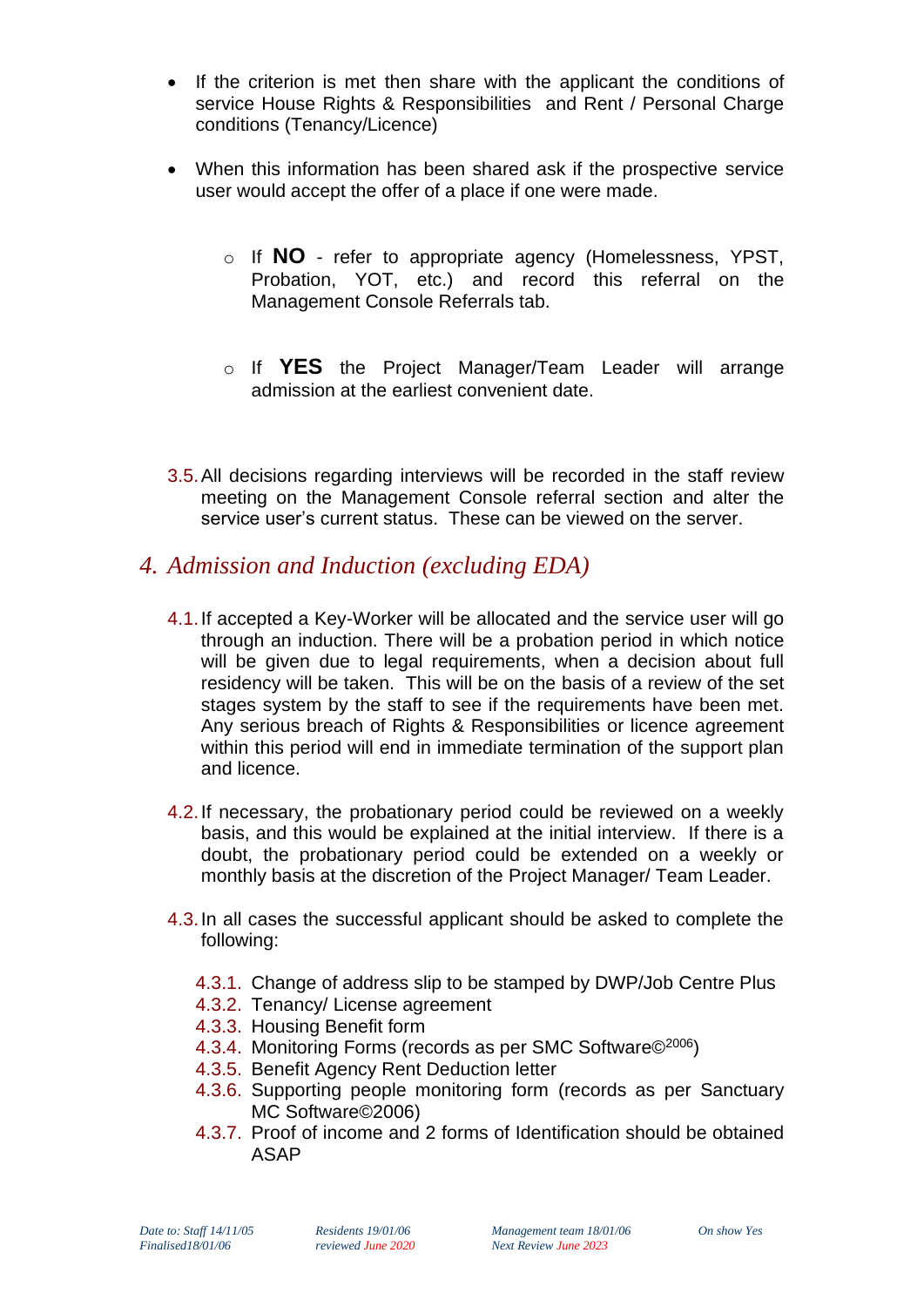- 4.4.A room should be selected and ensured to be clean. A key should be issued upon payment of key deposit and a room inventory form completed with the new service user and an induction pack issued containing:
	- 4.4.1. Service user's Charge Policy
	- 4.4.2. The Project leaflet
	- 4.4.3. House Rights & Responsibilities  $\rightarrow$  Service user's handbook
	- 4.4.4. Principles
- 4.5.The new service user's name should be entered in the Service user's Log, Management Console and on the service users' info board, and a file opened.
- 4.6.Any prescription medication should be placed in a locked cabinet (see also medication procedure)
- 4.7.It is recommended that any financial articles be left in a safe or locked cabinet for security.
- 4.8.The service user will be shown around the project to be familiarised with the building and its amenities.

## *5. Action/Support Plan*

5.1.This must be completed by the Link Key Worker within the first week of support start date using the current version of the Management Console Software. Go through the Current Service user's button and complete all appropriate sections using drop down menus or entering/typing information into the relevant boxes. All Action Plan entries should be progressive and outcome focused. Once all fields are complete, print the plan and issue to the appointed Key worker (see Key Working Procedure).

### *6. Monitoring*

6.1.The Team Leader will enter the records (such as SPOCC, CORE and SERVICE USER RECORD SP DIGITAL, NEEDS MAPPING, QAF etc..) where appropriate. (See local procedure).

### *7. Admissions Appeals*

- 7.1.All unsuccessful applicants have the right to appeal as stated on the decision letter.
- 7.2.The applicant can be accompanied by a friend/relative or professional/advocate at any admissions interview or appeal.
- 7.3.The first appeal will be to the staff who conducted the interview.
- 7.4.If the applicant is unhappy with the outcome of the appeal, he has the right to appeal to the Homeless Prevention Coordinator.